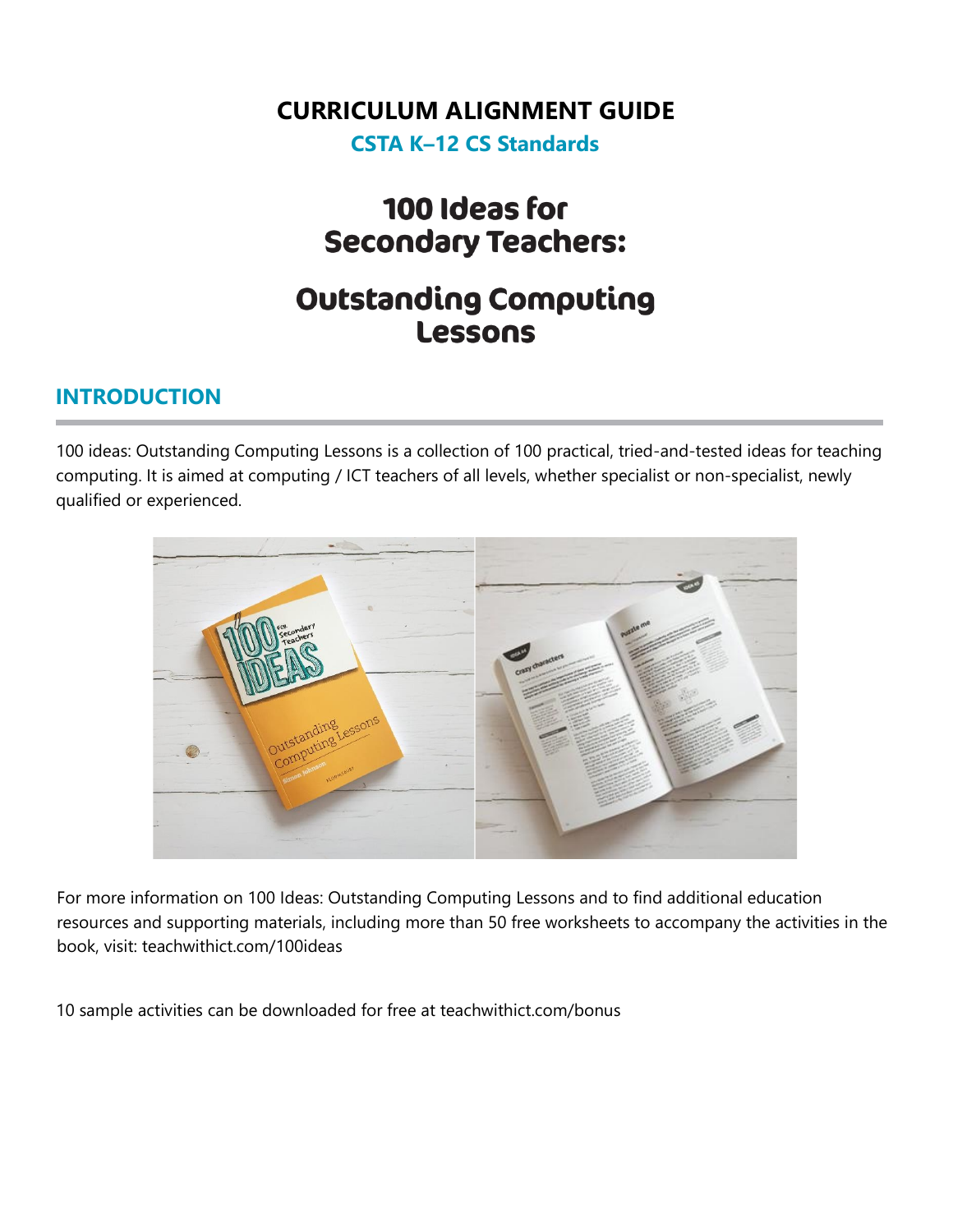## **Computing Systems**

| <b>IDENTIFIER</b> | <b>STANDARD</b>                                                                                                             | <b>ACTIVITY</b>                   |
|-------------------|-----------------------------------------------------------------------------------------------------------------------------|-----------------------------------|
| 1B-CS-01          | Describe how internal and external parts of<br>computing devices function to form a system.                                 | Idea: 12, 40.                     |
| 1B-CS-02          | Model how computer hardware and software work<br>together as a system to accomplish<br>tasks.                               | Idea: 12, 35, 36, 37, 38, 59, 60. |
| 1B-CS-03          | Determine potential solutions to solve simple<br>hardware and software problems using common<br>troubleshooting strategies. |                                   |

#### **Networks and the Internet**

| <b>IDENTIFIER</b> | <b>STANDARD</b>                                                                                                                                                                        | <b>ACTIVITY</b> |
|-------------------|----------------------------------------------------------------------------------------------------------------------------------------------------------------------------------------|-----------------|
| <b>1B-NI-04</b>   | Model how information is broken down into smaller<br>pieces, transmitted as packets through multiple<br>devices over networks and the Internet, and<br>reassembled at the destination. | Idea: 54.       |
| <b>1B-NI-05</b>   | Discuss real-world cybersecurity problems and how<br>personal information can be protected.                                                                                            | Idea: 54, 61.   |

# **Data and Analysis**

| <b>IDENTIFIER</b> | <b>STANDARD</b>                                                                                                  | <b>ACTIVITY</b>                        |
|-------------------|------------------------------------------------------------------------------------------------------------------|----------------------------------------|
| <b>1B-DA-06</b>   | Organize and present collected data visually to<br>highlight relationships and support a claim.                  | Idea: 26, 28, 31, 34, 53, 57, 98, 106. |
| <b>1B-DA-07</b>   | Use data to highlight or propose cause-and-effect<br>relationships, predict outcomes, or communicate an<br>idea. | Idea: 28, 98, 106.                     |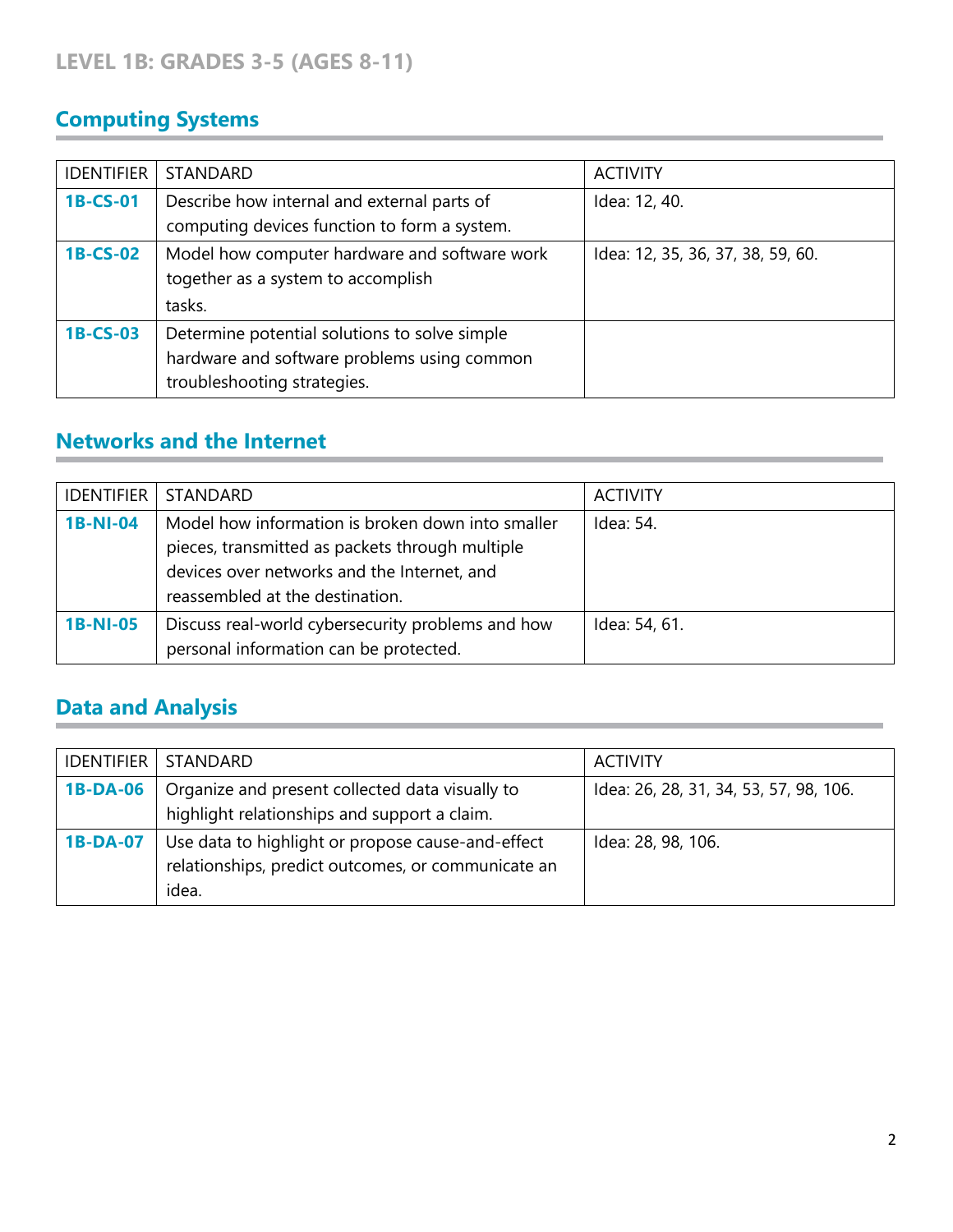## **Algorithms and Programming**

| <b>IDENTIFIER</b> | STANDARD                                                                                                                                                          | <b>ACTIVITY</b>                                                                                                                   |
|-------------------|-------------------------------------------------------------------------------------------------------------------------------------------------------------------|-----------------------------------------------------------------------------------------------------------------------------------|
| <b>1B-AP-08</b>   | Compare and refine multiple algorithms for the same<br>task and determine which is the most appropriate.                                                          | Idea: 3, 4, 8, 11, 44, 81, 82, 83, 84, 85,<br>86, 87, 88, 89, 90, 91, 92, 93, 94, 95, 96,<br>97, 98, 99, 101, 102, 103, 104, 108. |
| <b>1B-AP-09</b>   | Create programs that use variables to store and<br>modify data.                                                                                                   | Idea: 3, 4, 8, 11, 81, 82, 83, 84, 85, 86,<br>87, 88, 89, 90, 91, 92, 93, 94, 95, 96, 97,<br>98, 99, 101, 102, 103, 104, 108.     |
| 1B-AP-10          | Create programs that include sequences, events,<br>loops, and conditionals.                                                                                       | Idea: 3, 4, 8, 11, 81, 82, 83, 84, 85, 86,<br>87, 88, 89, 90, 91, 92, 93, 94, 95, 96, 97,<br>98, 99, 101, 102, 103, 104, 108.     |
| 1B-AP-11          | Decompose (break down) problems into smaller,<br>manageable subproblems to facilitate the program<br>development process.                                         | Idea: 3, 4, 8, 11, 81, 82, 83, 84, 85, 86,<br>87, 88, 89, 90, 91, 92, 93, 94, 95, 96, 97,<br>98, 99, 101, 102, 103, 104, 108.     |
| <b>1B-AP-12</b>   | Modify, remix, or incorporate portions of an existing<br>program into one's own work, to develop something<br>new or add more advanced features.                  | Idea: 6, 10, 100.                                                                                                                 |
| <b>1B-AP-13</b>   | Use an iterative process to plan the development of a<br>program by including others' perspectives and<br>considering user preferences.                           | Idea: 3, 4, 8, 11, 81, 82, 83, 84, 85, 86,<br>87, 88, 89, 90, 91, 92, 93, 94, 95, 96, 97,<br>98, 99, 101, 102, 103, 104, 108.     |
| 1B-AP-14          | Observe intellectual property rights and give<br>appropriate attribution when creating or remixing<br>programs.                                                   | Idea: 100.                                                                                                                        |
| <b>1B-AP-15</b>   | Test and debug (identify and fix errors) a program or<br>algorithm to ensure it runs as intended.                                                                 | Idea: 3, 4, 8, 11, 44, 81, 82, 83, 84, 85,<br>86, 87, 88, 89, 90, 91, 92, 93, 94, 95, 96,<br>97, 98, 99, 101, 102, 103, 104, 108. |
| <b>1B-AP-16</b>   | Take on varying roles, with teacher guidance, when<br>collaborating with peers during the design,<br>implementation, and review stages of program<br>development. | Idea: 1, 2.                                                                                                                       |
| 1B-AP-17          | Describe choices made during program development<br>using code comments, presentations, and<br>demonstrations.                                                    | Idea: 3, 4, 8, 11, 81, 82, 83, 84, 85, 86,<br>87, 88, 89, 90, 91, 92, 93, 94, 95, 96, 97,<br>98, 99, 101, 102, 103, 104, 108.     |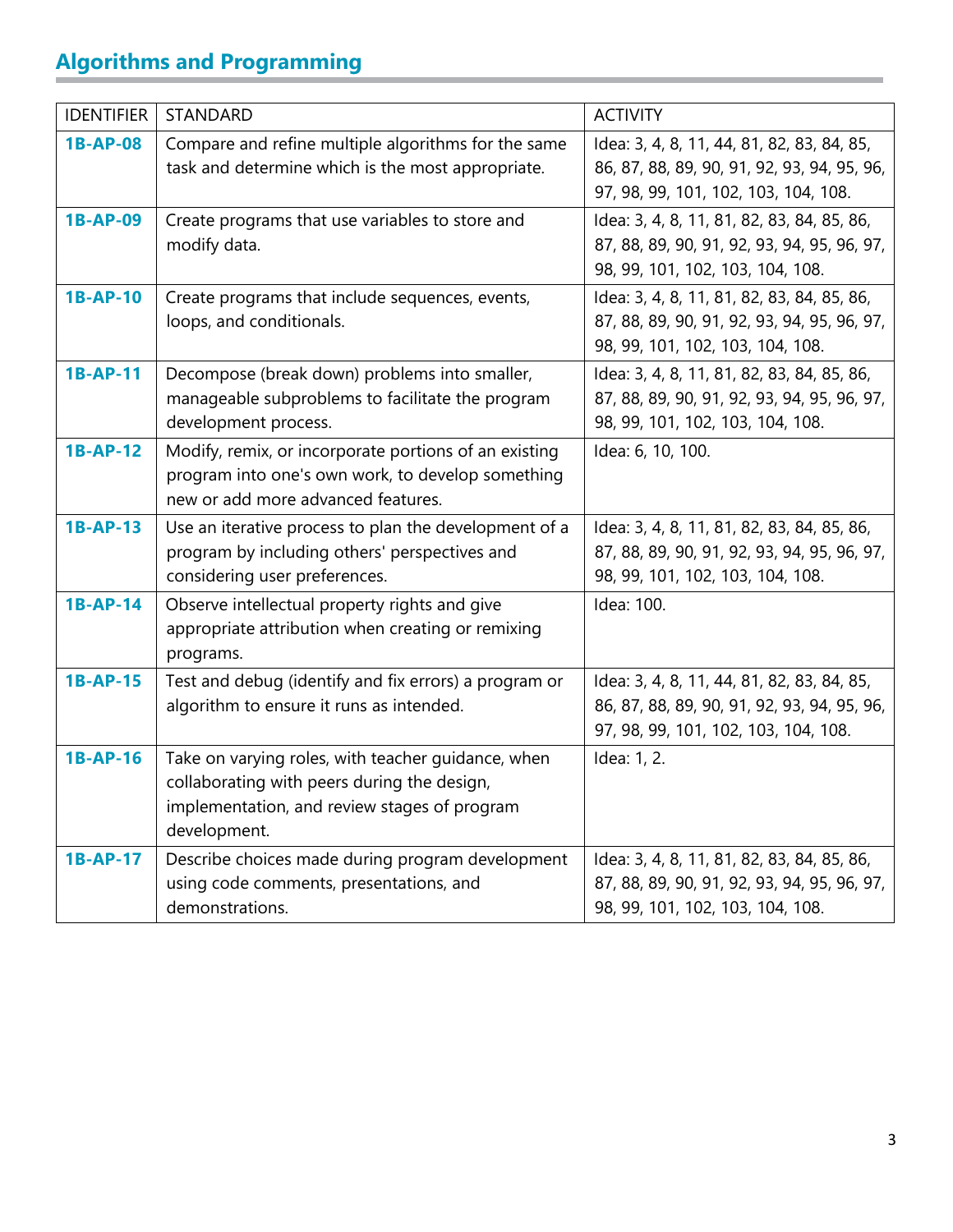## **Impacts of Computing**

| <b>IDENTIFIER</b> | <b>STANDARD</b>                                                                                                                                            | <b>ACTIVITY</b> |
|-------------------|------------------------------------------------------------------------------------------------------------------------------------------------------------|-----------------|
| <b>1B-IC-18</b>   | Discuss computing technologies that have changed<br>the world, and express how those technologies<br>influence, and are influenced by, cultural practices. | Idea: 34, 41.   |
| <b>1B-IC-19</b>   | Brainstorm ways to improve the accessibility and<br>usability of technology products for the diverse needs<br>and wants of users.                          | Idea: 34, 41.   |
| <b>1B-IC-20</b>   | Seek diverse perspectives for the purpose of<br>improving computational artifacts.                                                                         | Idea: 21.       |
| 1B-IC-21          | Use public domain or creative commons media, and<br>refrain from copying or using material created by<br>others without permission.                        | Idea: 25, 100.  |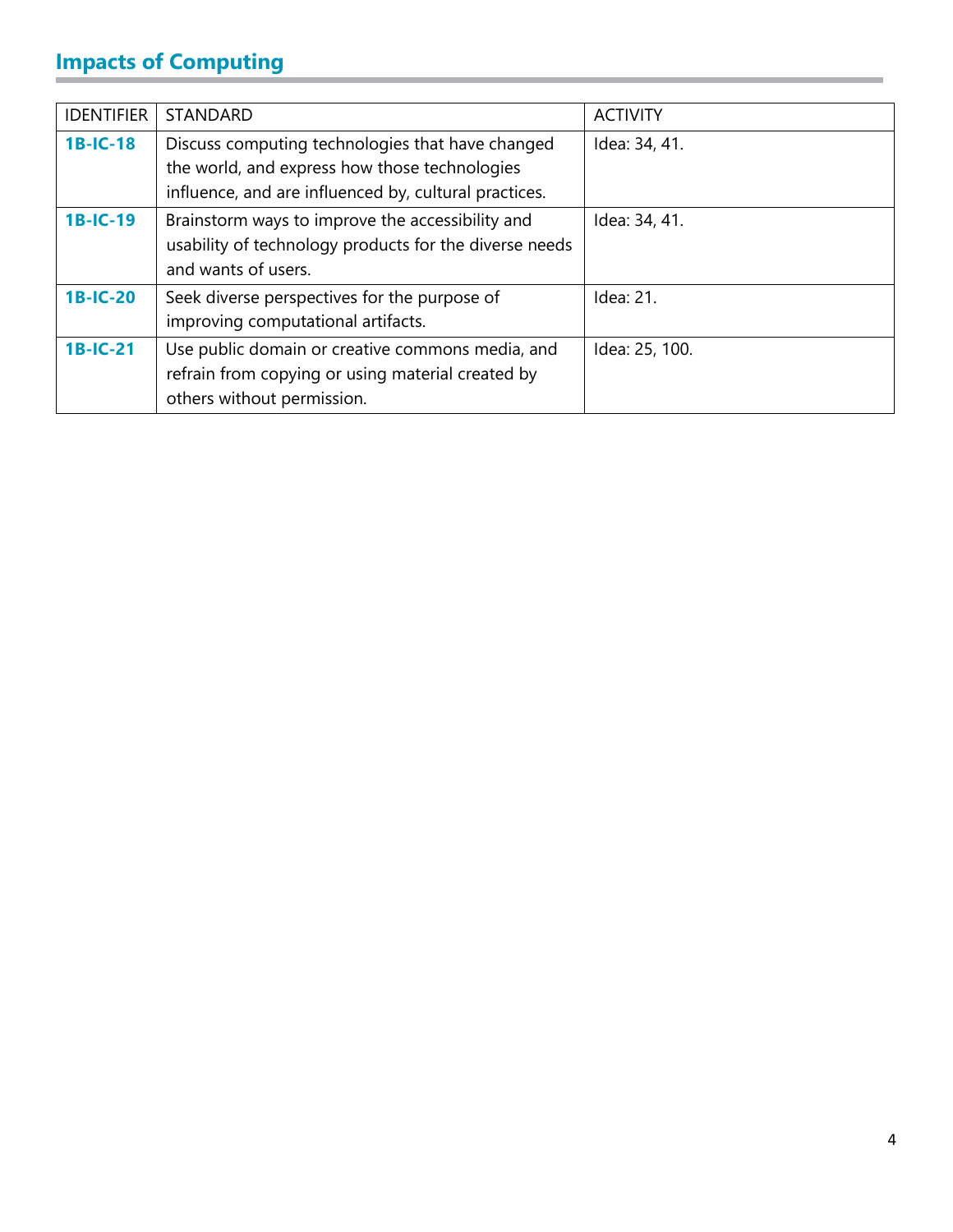### **Computing Systems**

| <b>IDENTIFIER</b> | <b>STANDARD</b>                                                                                                               | <b>ACTIVITY</b>   |
|-------------------|-------------------------------------------------------------------------------------------------------------------------------|-------------------|
| $2 - CS - 01$     | Recommend improvements to the design of<br>computing devices, based on an analysis of how users<br>interact with the devices. | Idea: 96.         |
| $2 - CS - 02$     | Design projects that combine hardware and software<br>components to collect and exchange data.                                | Idea: 32, 39, 96. |
| $2 - CS - 03$     | Systematically identify and fix problems with<br>computing devices and their components.                                      |                   |

#### **Networks and the Internet**

| <b>IDENTIFIER</b> | <b>STANDARD</b>                                                                          | <b>ACTIVITY</b> |
|-------------------|------------------------------------------------------------------------------------------|-----------------|
| $2-NI-04$         | Model the role of protocols in transmitting data<br>across networks and the Internet.    | Idea 54, 61.    |
| $2-NI-05$         | Explain how physical and digital security measures<br>protect electronic information.    | Idea: 20, 27.   |
| $2-NI-06$         | Apply multiple methods of encryption to model the<br>secure transmission of information. | Idea: 49.       |

#### **Data and Analysis**

| <b>IDENTIFIER</b> | <b>STANDARD</b>                                                                                       | <b>ACTIVITY</b>                           |
|-------------------|-------------------------------------------------------------------------------------------------------|-------------------------------------------|
| $2-DA-07$         | Represent data using multiple encoding schemes.                                                       | Idea: 52, 58, 62, 63, 64, 65, 66, 67, 68. |
| $2-DA-08$         | Collect data using computational tools and transform<br>the data to make it more useful and reliable. | Idea: 26, 31, 39, 98, 106, 108.           |
| $2-DA-09$         | Refine computational models based on the data they<br>have generated.                                 | Idea: 28, 31, 106.                        |

\_\_\_\_\_\_\_\_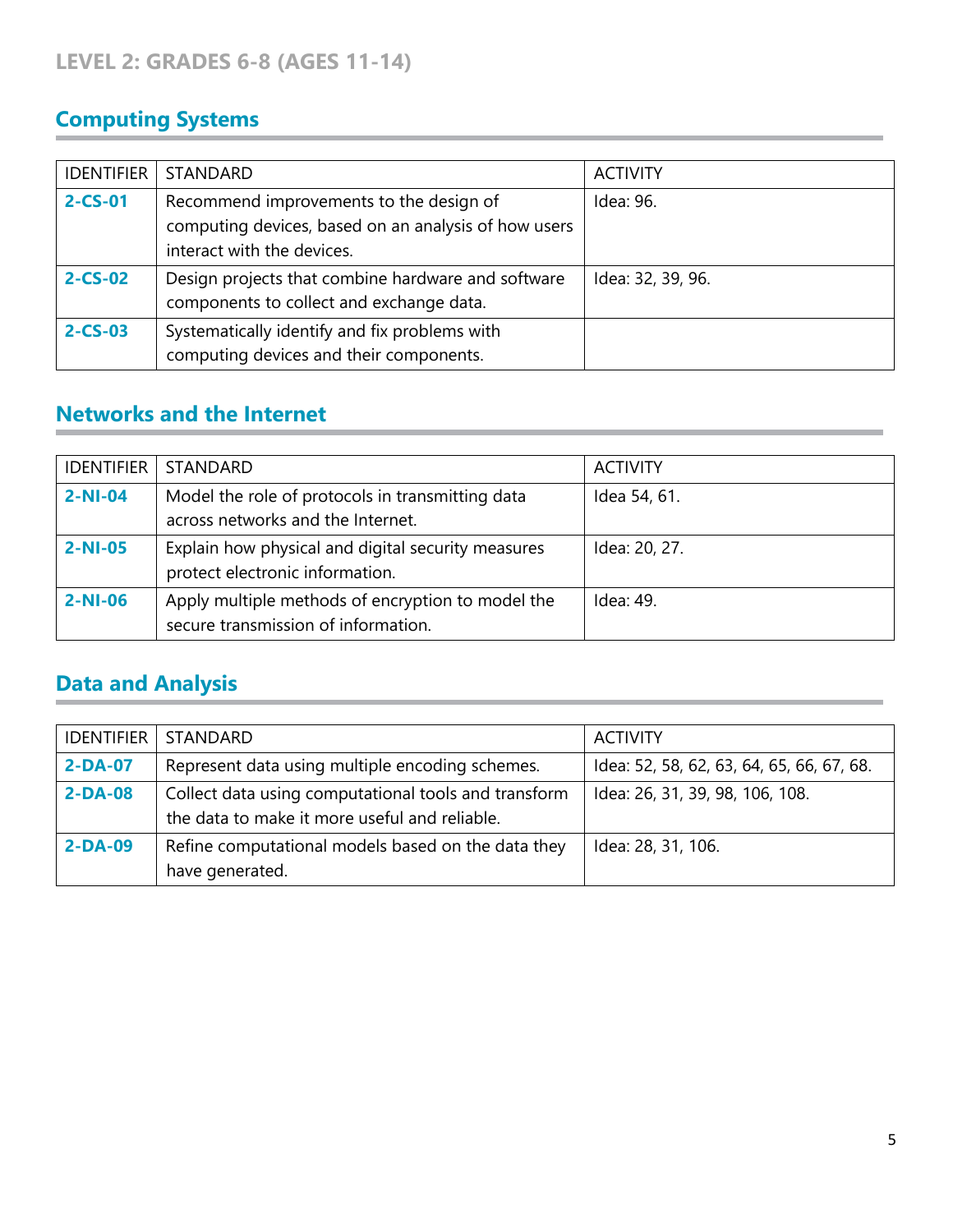## **Algorithms and Programming**

| <b>IDENTIFIER</b> | <b>STANDARD</b>                                                                                                                  | <b>ACTIVITY</b>                                                                                                                   |
|-------------------|----------------------------------------------------------------------------------------------------------------------------------|-----------------------------------------------------------------------------------------------------------------------------------|
| $2-AP-10$         | Use flowcharts and/or pseudocode to address<br>complex problems as algorithms                                                    | Idea: 42.                                                                                                                         |
| $2-AP-11$         | Create clearly named variables that represent different<br>data types and perform operations on their values.                    | Idea: 3, 4, 8, 11, 81, 82, 83, 84, 85, 86,<br>87, 88, 89, 90, 91, 92, 93, 94, 95, 96, 97,<br>98, 99, 101, 102, 103, 104, 108.     |
| $2-AP-12$         | Design and iteratively develop programs that combine<br>control structures, including nested loops and<br>compound conditionals. | Idea: 3, 4, 8, 11, 81, 82, 83, 84, 85, 86,<br>87, 88, 89, 90, 91, 92, 93, 94, 95, 96, 97,<br>98, 99, 101, 102, 103, 104, 108.     |
| $2-AP-13$         | Decompose problems and subproblems into parts to<br>facilitate the design, implementation, and review of<br>programs.            | Idea: 42.                                                                                                                         |
| $2-AP-14$         | Create procedures with parameters to organize code<br>and make it easier to reuse.                                               | Idea: 3, 4, 8, 11, 84, 85, 91, 97, 98, 99,<br>101, 102, 103.                                                                      |
| $2-AP-15$         | Seek and incorporate feedback from team members<br>and users to refine a solution that meets user needs.                         | Idea: 3, 4, 8, 11, 81, 82, 83, 84, 85, 86,<br>87, 88, 89, 90, 91, 92, 93, 94, 95, 96, 97,<br>98, 99, 101, 102, 103, 104, 108.     |
| $2-AP-16$         | Incorporate existing code, media, and libraries into<br>original programs, and give attribution.                                 | Idea: 3, 4, 8, 11, 80, 81, 82, 83, 84, 85,<br>86, 87, 88, 89, 90, 91, 92, 93, 94, 95, 96,<br>97, 98, 99, 101, 102, 103, 104, 108. |
| $2-AP-17$         | Systematically test and refine programs using a range<br>of test cases.                                                          | Idea: 3, 4, 8, 11, 80, 81, 82, 83, 84, 85,<br>86, 87, 88, 89, 90, 91, 92, 93, 94, 95, 96,<br>97, 98, 99, 101, 102, 103, 104, 108. |
| $2-AP-18$         | Distribute tasks and maintain a project timeline when<br>collaboratively developing computational artifacts.                     | Idea: 32, 34.                                                                                                                     |
| $2-AP-19$         | Document programs in order to make them easier to<br>follow, test, and debug.                                                    |                                                                                                                                   |

## **Impacts of Computing**

| <b>IDENTIFIER</b> | <b>STANDARD</b>                                                                                                                      | <b>ACTIVITY</b> |
|-------------------|--------------------------------------------------------------------------------------------------------------------------------------|-----------------|
| $2-IC-20$         | Compare tradeoffs associated with computing<br>technologies that affect people's everyday activities<br>and career options.          |                 |
| $2-IC-21$         | Discuss issues of bias and accessibility in the design of<br>existing technologies.                                                  | Idea: 41.       |
| $2-IC-22$         | Collaborate with many contributors through strategies<br>such as crowdsourcing or surveys when creating a<br>computational artifact. | Idea: 41.       |

\_\_\_\_\_\_\_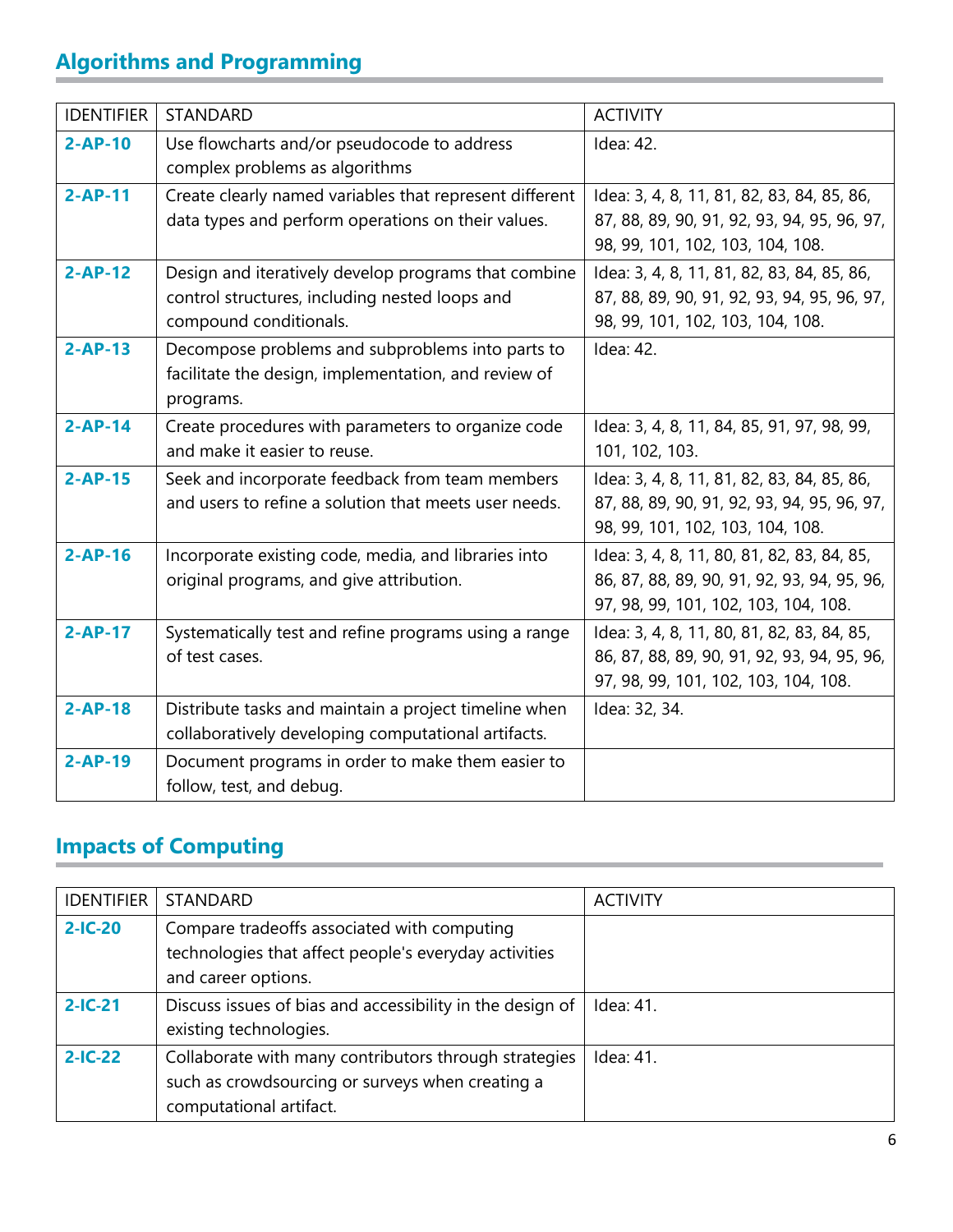| $2-IC-23$ | Describe tradeoffs between allowing information to    |
|-----------|-------------------------------------------------------|
|           | be public and keeping information private and secure. |

#### **LEVEL 3A: GRADES 9-10 (AGES 14-16)**

## **Computing Systems**

| <b>IDENTIFIER</b> | <b>STANDARD</b>                                                                                                              | <b>ACTIVITY</b> |
|-------------------|------------------------------------------------------------------------------------------------------------------------------|-----------------|
| <b>3A-CS-01</b>   | Explain how abstractions hide the underlying<br>implementation details of computing systems<br>embedded in everyday objects. | Idea: 96.       |
| <b>3A-CS-02</b>   | Compare levels of abstraction and interactions<br>between application software, system software, and<br>hardware layers.     | Idea: 35.       |
| <b>3A-CS-03</b>   | Develop quidelines that convey systematic<br>troubleshooting strategies that others can use to<br>identify and fix errors.   |                 |

#### **Networks and the Internet**

| <b>IDENTIFIER</b> | <b>STANDARD</b>                                                                                                                                          | <b>ACTIVITY</b> |
|-------------------|----------------------------------------------------------------------------------------------------------------------------------------------------------|-----------------|
| <b>3A-NI-04</b>   | Evaluate the scalability and reliability of networks, by<br>describing the relationship between routers, switches,<br>servers, topology, and addressing. | Idea: 61.       |
| <b>3A-NI-05</b>   | Give examples to illustrate how sensitive data can be<br>affected by malware and other attacks.                                                          | Idea: 16.       |
| <b>3A-NI-06</b>   | Recommend security measures to address various<br>scenarios based on factors such as efficiency,<br>feasibility, and ethical impacts.                    | Idea: 16.       |
| <b>3A-NI-07</b>   | Compare various security measures, considering<br>tradeoffs between the usability and security of a<br>computing system.                                 | Idea: 16.       |
| <b>3A-NI-08</b>   | Explain tradeoffs when selecting and implementing<br>cybersecurity recommendations.                                                                      | Idea: 16.       |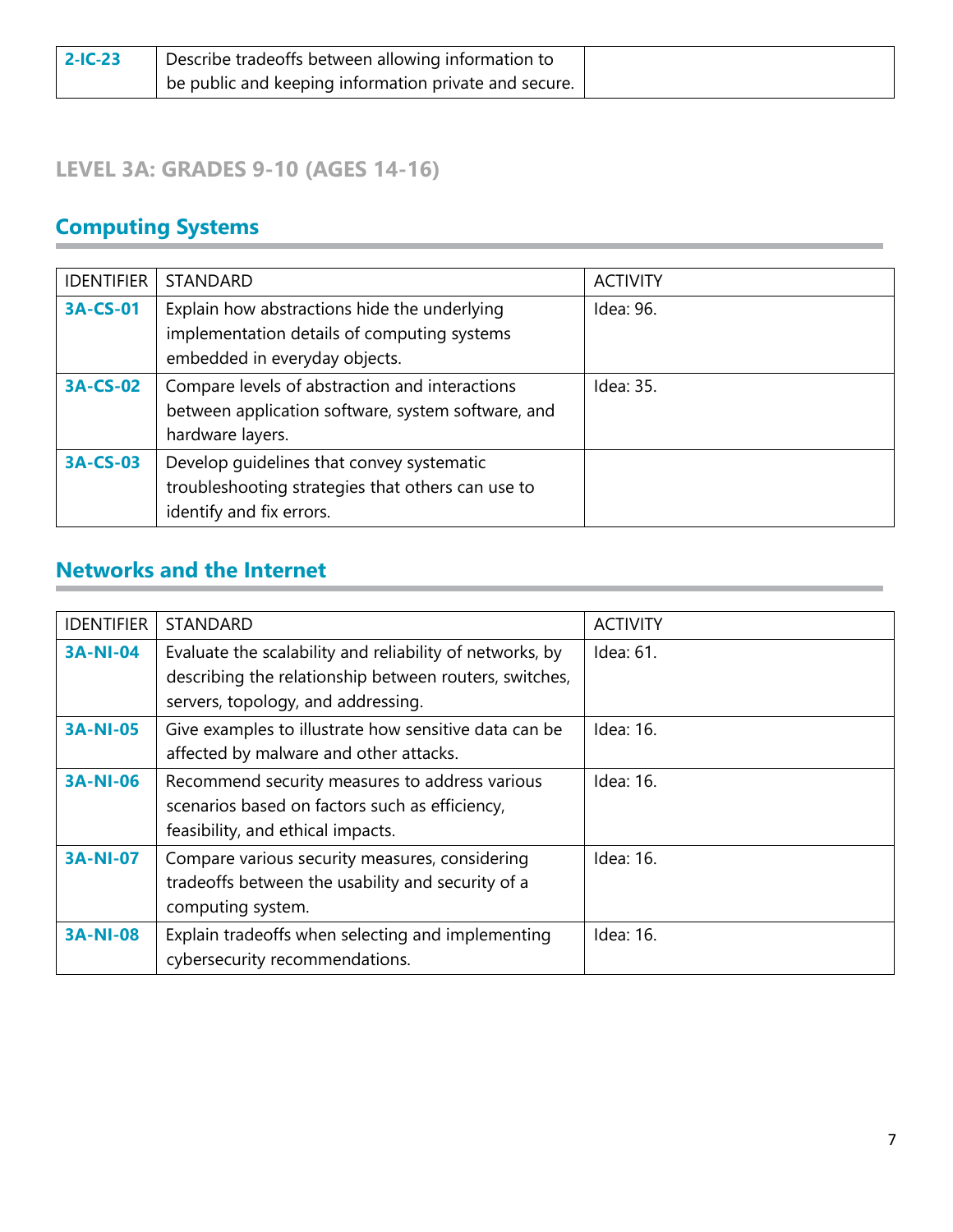### **Data and Analysis**

| <b>IDENTIFIER</b> | <b>STANDARD</b>                                                                                                                             | <b>ACTIVITY</b>                           |
|-------------------|---------------------------------------------------------------------------------------------------------------------------------------------|-------------------------------------------|
| <b>3A-DA-09</b>   | Translate between different bit representations of<br>real-world phenomena, such as characters, numbers,<br>and images.                     | Idea: 52, 58, 62, 63, 64, 65, 66, 67, 68. |
| <b>3A-DA-10</b>   | Evaluate the tradeoffs in how data elements are<br>organized and where data is stored.                                                      |                                           |
| <b>3A-DA-11</b>   | Create interactive data visualizations using software<br>tools to help others better understand real-world<br>phenomena.                    | Idea: 31.                                 |
| <b>3A-DA-12</b>   | Create computational models that represent the<br>relationships among different elements of data<br>collected from a phenomenon or process. | Idea: 31.                                 |

## **Algorithms and Programming**

| <b>IDENTIFIER</b> | <b>STANDARD</b>                                                                                                                                                                                    | <b>ACTIVITY</b>                                                                                                                   |
|-------------------|----------------------------------------------------------------------------------------------------------------------------------------------------------------------------------------------------|-----------------------------------------------------------------------------------------------------------------------------------|
| $3A-AP-13$        | Create prototypes that use algorithms to solve<br>computational problems by leveraging prior student<br>knowledge and personal interests.                                                          | Idea: 96.                                                                                                                         |
| <b>3A-AP-14</b>   | Use lists to simplify solutions, generalizing<br>computational problems instead of repeatedly using<br>simple variables.                                                                           | Idea: 80, 81, 82, 84, 85, 86, 98, 99, 101,<br>102, 103, 104, 108.                                                                 |
| <b>3A-AP-15</b>   | Justify the selection of specific control structures when<br>tradeoffs involve implementation, readability, and<br>program performance, and explain the benefits and<br>drawbacks of choices made. | Idea: 3, 4, 8, 11, 81, 82, 83, 84, 85, 86,<br>87, 88, 89, 90, 91, 92, 93, 94, 95, 96, 97,<br>98, 99, 101, 102, 103, 104, 108.     |
| <b>3A-AP-16</b>   | Design and iteratively develop computational artifacts<br>for practical intent, personal expression, or to address<br>a societal issue by using events to initiate instructions.                   | Idea: 96.                                                                                                                         |
| <b>3A-AP-17</b>   | Decompose problems into smaller components<br>through systematic analysis, using constructs such as<br>procedures, modules, and/or objects.                                                        | Idea: 3, 4, 8, 11, 80, 81, 82, 83, 84, 85,<br>86, 87, 88, 89, 90, 91, 92, 93, 94, 95, 96,<br>97, 98, 99, 101, 102, 103, 104, 108. |
| <b>3A-AP-18</b>   | Create artifacts by using procedures within a program,<br>combinations of data and procedures, or independent<br>but interrelated programs.                                                        | Idea: 108.                                                                                                                        |
| <b>3A-AP-19</b>   | Systematically design and develop programs for<br>broad audiences by incorporating feedback from<br>users.                                                                                         |                                                                                                                                   |